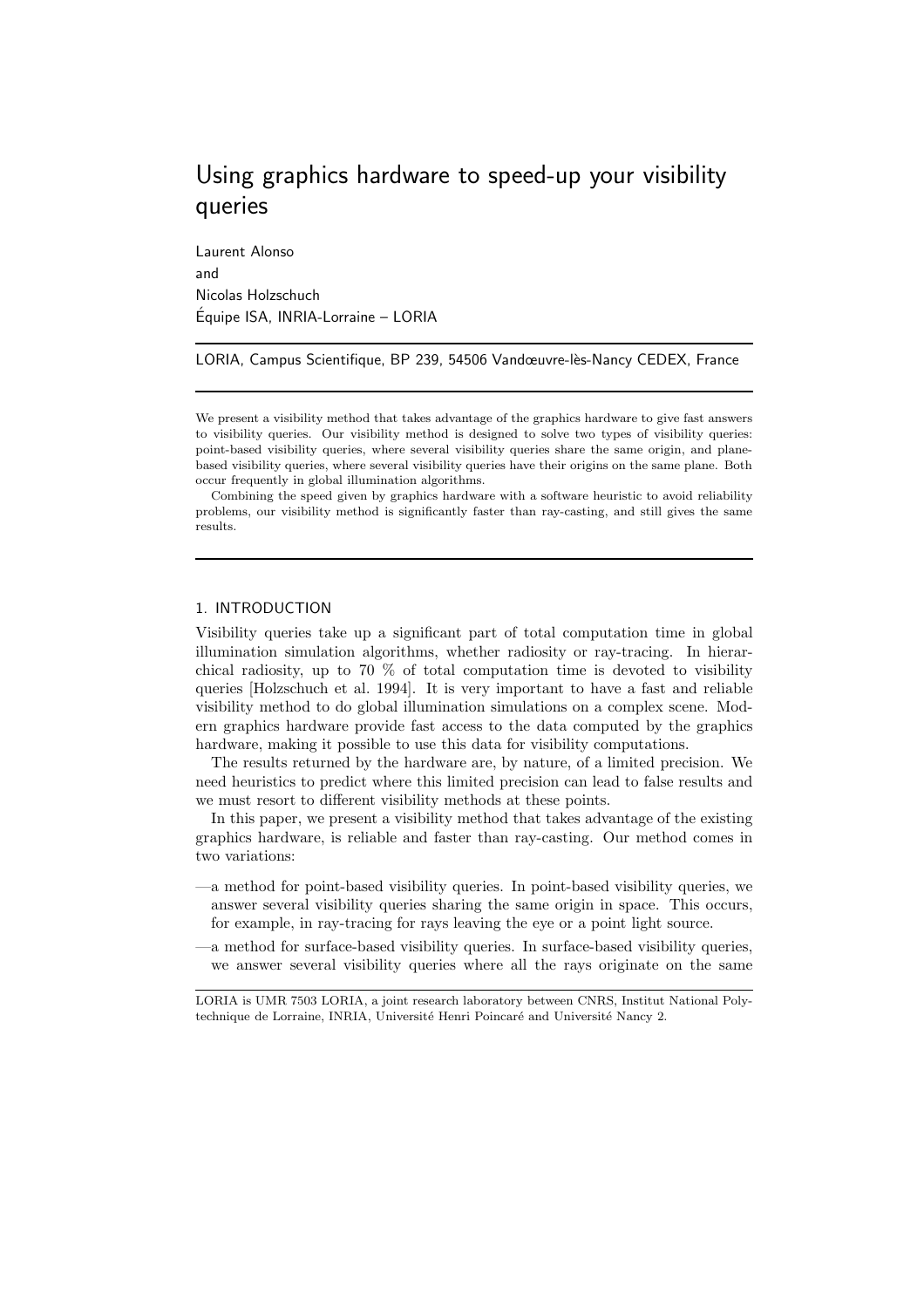| Name         | Polygons | Description and Origin                             |
|--------------|----------|----------------------------------------------------|
| Living-Room  | 288      | A simple scene                                     |
| Classroom    | 3138     | One of Peter Shirley's scenes                      |
| Floor        | 4578     | The unfurnished sixth floor of the Soda Hall model |
| Greek Temple | 7778     | A circular Greek temple from the Marmaria, Delphes |
| Office       | 9110     | A furnished room from the Soda Hall model          |

Table 1. Characteristics of our sample scenes

surface. This occurs, for example, in hierarchical radiosity, when we are shooting radiosity from a polygon.

In order to demonstrate our algorithm, we used five sample scenes. They are depicted in figures 1 and 2 and their main characteristics are shown in table 1. The sample scenes are of various complexity, and behave differently in terms of visibility query. We will present the results by representing the sample scenes by their number of polygons. Polygon count is not the only parameter for visibility queries but it is useful for graphical representation.

## 2. PREVIOUS WORK

Most global illumination algorithms use ray-casting for their visibility queries, and many research was devoted to ray-casting acceleration, through hierarchy, spatial subdivision and surface caching.

Using the Z-buffer directly, the first implementations of the radiosity algorithm [Cohen and Greenberg 1985] did both visibility and form-factor computations in a single step. This method gives many sampling and aliasing artifacts [Wallace et al. 1989]. To avoid these problems, [Pietrek 1993] developed a form-factor computing algorithm using a Z-buffer combined with a heuristic to detect places where the Z-buffer would give faulty answers, and a ray-casting algorithm in those places.

Since the introduction of hierarchical radiosity [Hanrahan et al. 1991] and wavelet radiosity [Gortler et al. 1993], the visibility step is separated from form-factor computation. Most implementations use a Gaussian quadrature to compute the formfactor, combined with a ray-casting method to compute visibility.

Our method is a fully separate visibility method, that takes advantage of the hardware, and can be easily combined with any illumination simulation method, such as light ray-tracing, eye ray-tracing, hierarchical radiosity or wavelet radiosity.

# 3. VISIBILITY METHOD FOR POINT-BASED VISIBILITY QUERIES

This section presents our visibility method for point-based visibility queries. Pointbased visibility queries occur when we consider several visibility queries with the same starting point and varying ending points. They generally occur when we consider the interaction between a single point and several other objects, such as a point light source illuminating a scene, or the rays leaving the eye in eye ray-tracing.

The simplest hardware-based visibility method in this case is the object ID image. We make a rendering of the scene, using Z-buffer for hidden surface removal. It can be either a single object ID image (for eye ray-tracing) or a cube of object ID images (for a point light source).

The rendering of the scene is done using a specific colour for each element in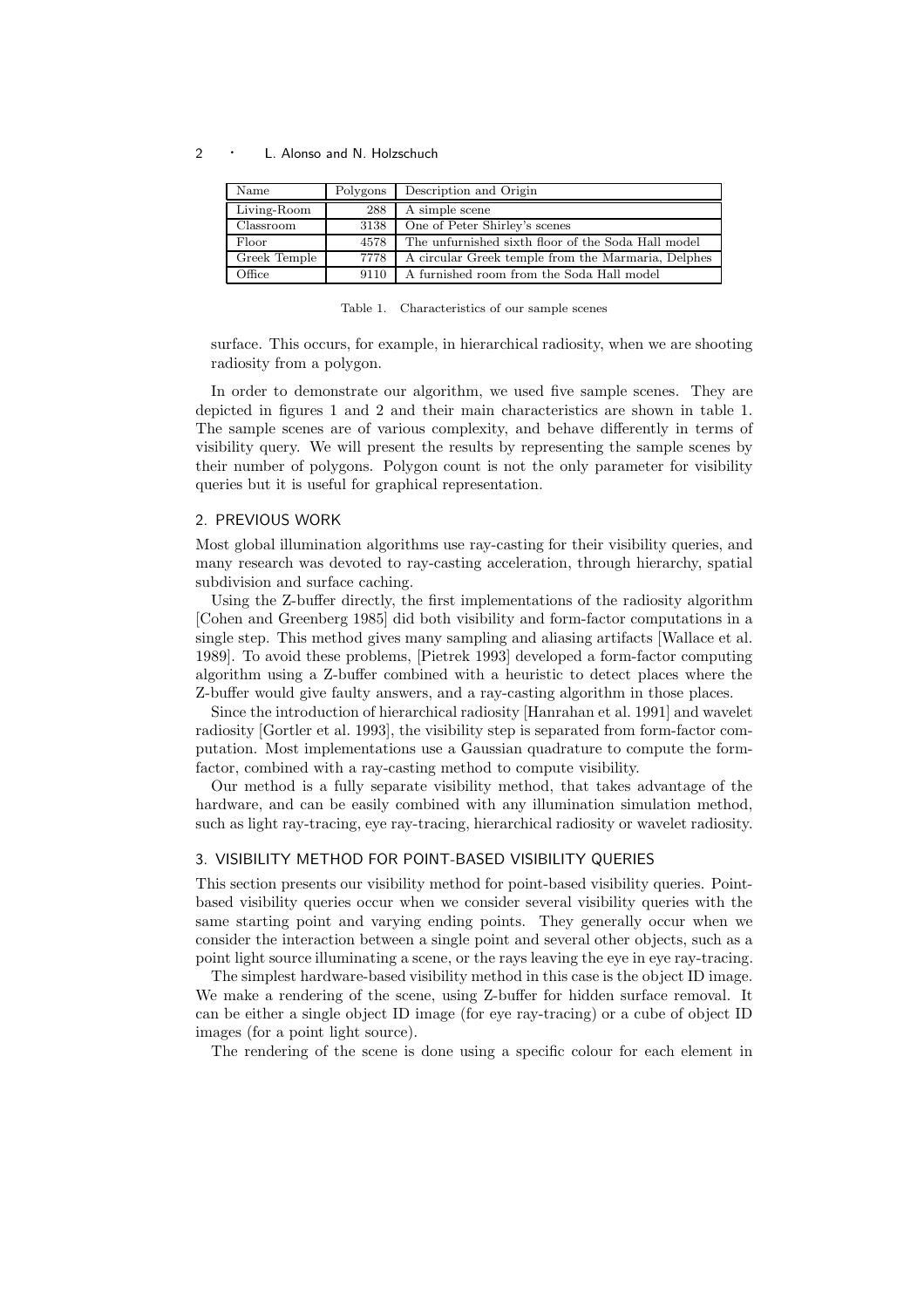



Living-Room Greek Temple





Floor: one unfurnished floor of the Soda Hall model

Fig. 1. Views of our sample scenes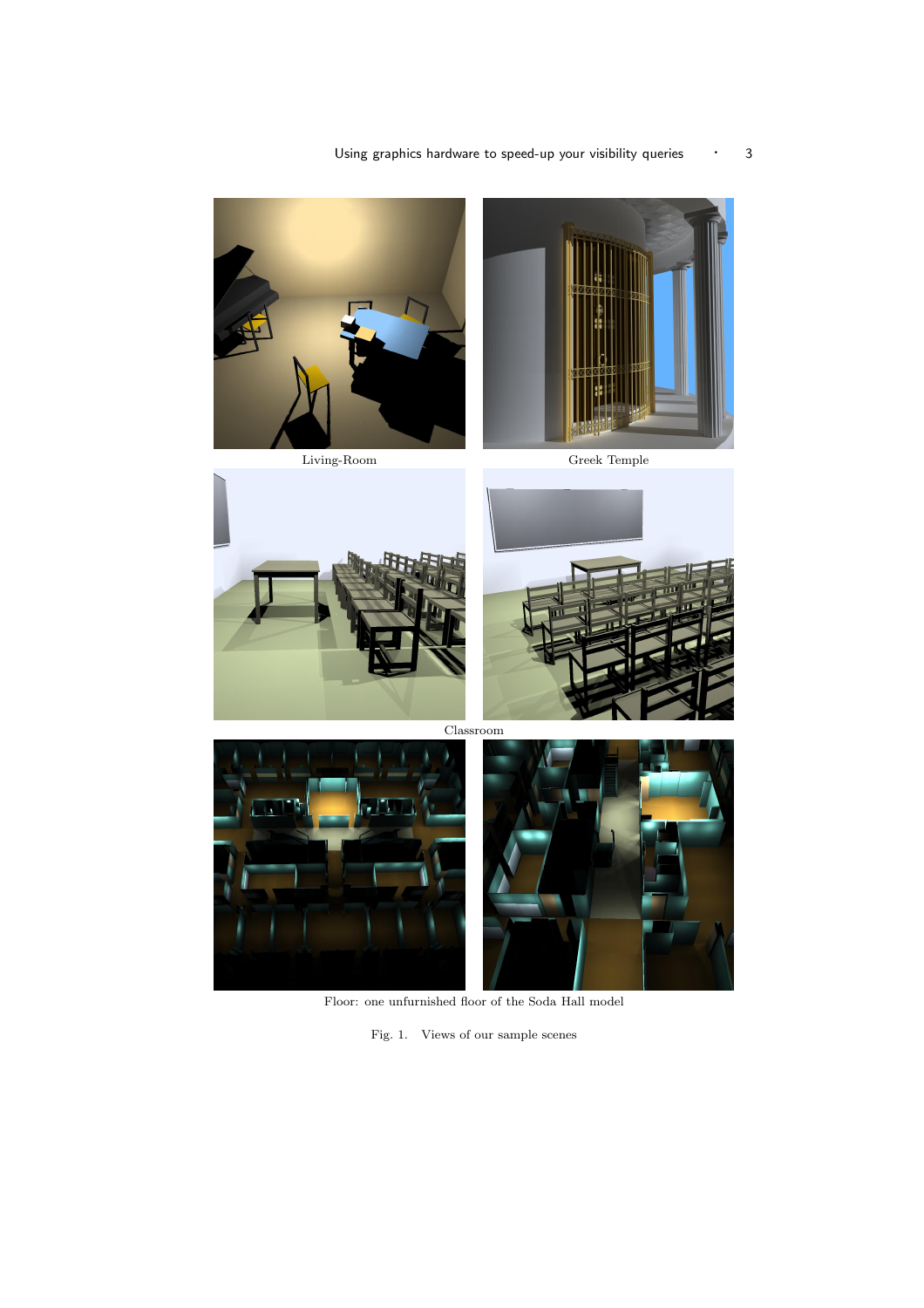

Office: one furnished room of the Soda Hall model

Fig. 2. Views of our sample scenes (continued)



Fig. 3. Visibility with object ID images: result of false answers

the scene. We keep one colour for the background<sup>1</sup>. The first surface in a given direction is the surface corresponding to the colour of the pixel intersected in this direction.

Using ID images is both easy to implement and extremely fast. It is at least an order of magnitude faster than ray-casting. It is also very unreliable. We found that it gives an average of 5 % of false answers. Worse, these false answers result in large artifacts in the simulation and in unnecessary subdivisions (see figure 3).

These false answers are inherent to ID image sampling. We are sampling the scene using a regular grid (the image). The visibility queries are at different points than the original samples, which results in aliasing errors. These errors become important when the frequencies sampled are higher than the Nyquist limit, for example at a sharp edge between objects, or with an object small relative to the

 $\frac{1}{10}$  24-bit colour displays, this limits us to  $2^{24} - 1 = 16,777,215$  different elements.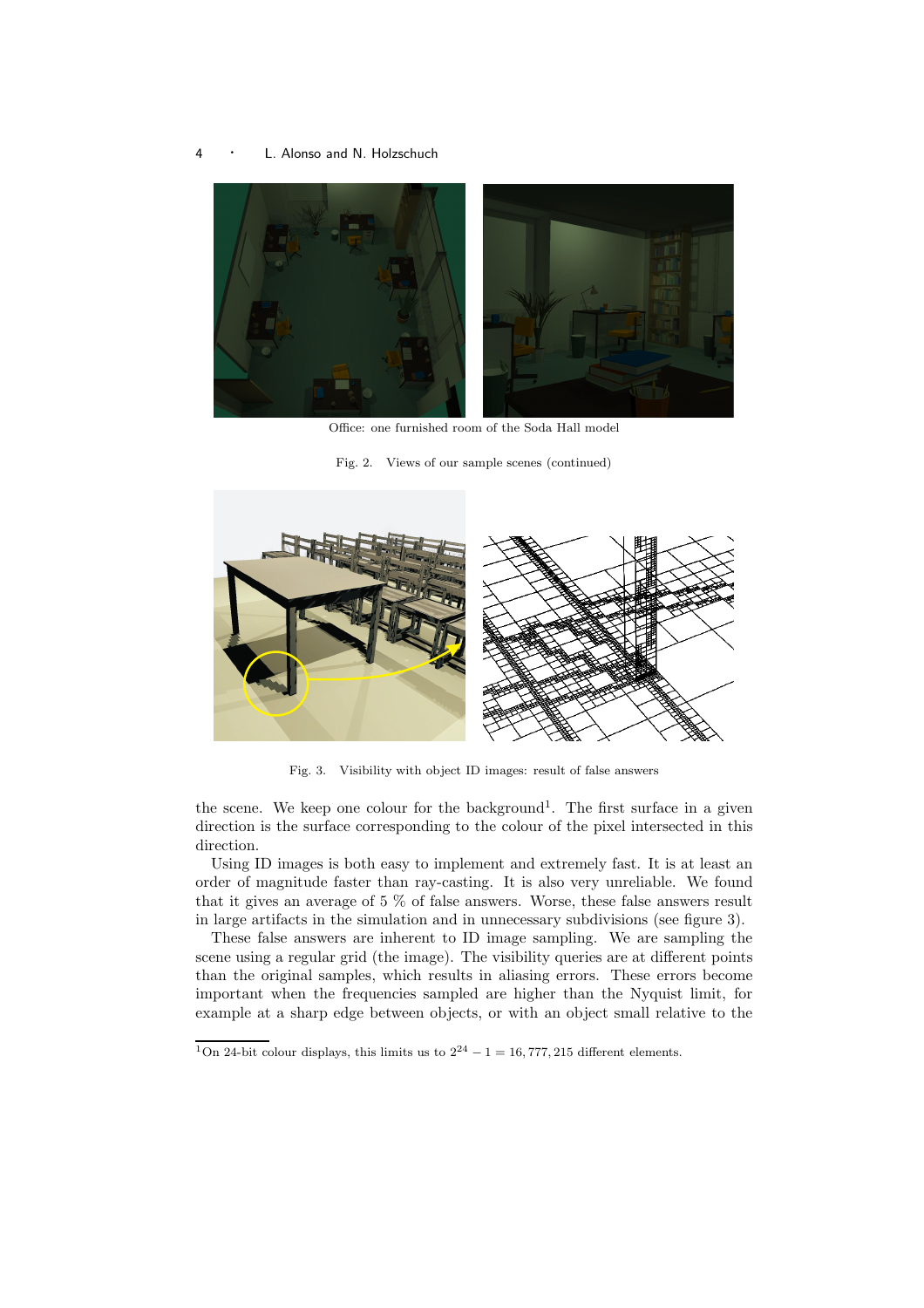

Fig. 4. Our visibility method: querying neighbouring pixels.

sample spacing. To reduce the number of aliasing errors, the only solution is to increase the sampling frequency, by increasing the size of the image, but graphics hardwares can only render images below a certain size<sup>2</sup>.

#### 3.1 Our point-based visibility method

Our visibility method uses an ID image for most of the visibility queries (or a cube of ID images) but uses an heuristic to detect places where the ID images will give unreliable answers. In these places, we resort to a more reliable visibility method, such as ray-casting.

Instead of querying just the pixel corresponding to the direction of the visibility query, we also query the four neighbouring pixels (see figure  $4<sup>3</sup>$ )

—For all these pixels:

- —We retrieve the surface corresponding to the colour of that pixel.
- —We compute the intersection between this surface and the ray<sup>4</sup>.
- —If there is an intersection, we compute the distance between the origin and this intersection.
- —We keep the surface with the smallest distance.
- —If we have found at least one intersection, we return the surface with the smallest distance.
- —If all the pixels did correspond to the same surface (or to the background) we conclude that the ID images give consistent information. If there was no intersection, we conclude that there is no surface intersected in that direction.
- —Otherwise, we conclude that we cannot trust the answer returned by the ID images. We need a more reliable visibility method.
	- —Usually, we just use ray-casting.
	- —However, if we detect that a significant proportion of the previous visibility queries could not be resolved using the ID images, we enhance the resolution of the images.

<sup>&</sup>lt;sup>2</sup>With current Silicon Graphics workstations, the maximum size is an image approximately a thousand pixels wide.

<sup>3</sup>With a cube, some of those neighbouring pixels can be different faces. To err on the side of caution, if the first pixel is on the border of a face, we also query the nearest pixel on the neighbouring face of the cube, as well as its neighbours.

<sup>4</sup>Each surface is tested only once, even if it appears in several pixels.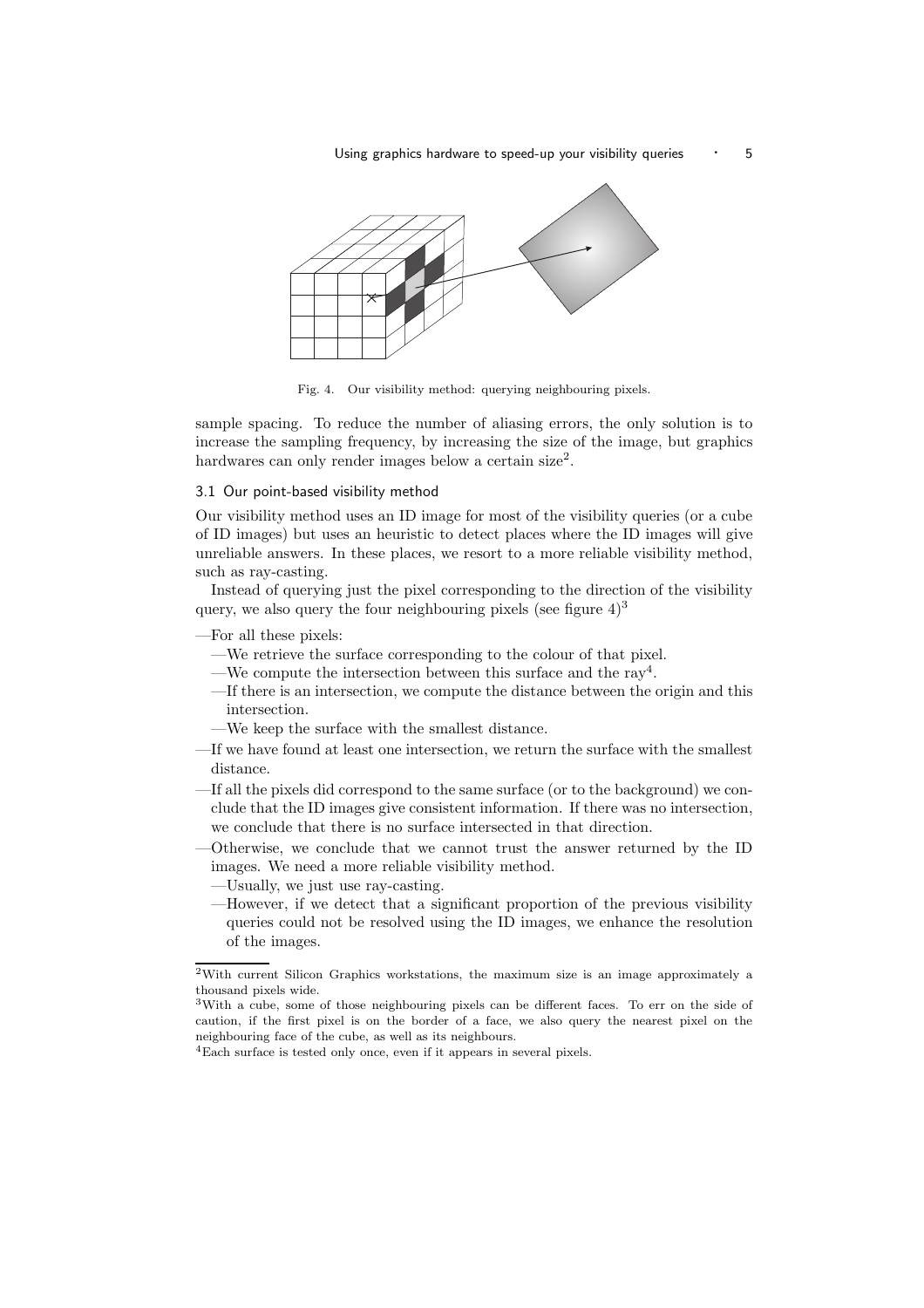Enhancing the resolution of the images is done by zooming in on the problem area: we create a new image, centred on the problem area, with the same size than the previous ID images but twice the resolution. We then query this image as we would query the original images. The "zoom-in" image stays in use as long as the visibility queries fall inside it. As soon as a visibility query falls outside the new image, the "zoom-in" image is discarded and deleted from memory.

If the first zoom is not sufficient, and subsequent visibility queries still have consistency problems with the "zoom-in" image, we can zoom in on the problem again, and again. In that case, we build a stack of ID images, and we always use the ID image at the top of the stack. As soon as a visibility query falls outside this image, we discard it and fall back to the previous ID image on the stack, until we are back to the original cube.

If we have to use ray-casting, we advance the origin of the ray using the potential occluders returned by the ID images. For each of them, we had to compute the intersection between the ray and their supporting plane. From these intersections, we take the one that was closest to the origin of the ray, and use it as a new starting point for the ray. This scheme greatly reduces the length of space travelled by the ray, and hence the computation time. This is just a heuristic; it can happen that we advance the origin of the ray too far, thus missing an occluder. The heuristic works fine because most of the time, the occluders are grouped together; seldom do we have a single occluder floating alone in the scene. To be safe, we don't advance the origin to the nearest intersection, but only part of the distance – usually 90 %.

The ideas behind our visibility method are that:

- —the ID images will give us rapid answers in places where there are no problems,
- —we use ray-casting for small problems that concern few visibility queries,
- —we use a better ID image for larger problems that concern several visibility queries. We assume that successive visibility queries correspond to points that are spatially close, and we exploit this spatial coherency.

#### 3.2 Parameters and Sensibility to the Parameters

Our algorithm has two main parameters: the size of the ID images, and the proportion of previous visibility queries with problems that defines the threshold for zooming in.

Our experiences show that, on a Silicon Graphics RealityEngine II, we get our best results with a medium sized image  $(500 \times 500)$  pixels) and a high threshold for zooming (0.8, that is 80 % of queries). It must be pointed out that the algorithm has a strong tolerance to these parameters: almost any setting (image size between 200 and 800, zooming threshold between 0.3 and 0.8) will give results close to the optimum.

The worse results are with a large image  $(800 \times 800)$  pixels) and a low threshold for zooming (below 0.3). In that case, we zoom often, and each zoom is quite costly. The optimum set of parameters probably depends on the capacities of the graphics hardware and the speed of a single visibility query using ray-casting.

In our implementation, we only store what happened (whether we had to cast a ray or not) over a certain number of the previous visibility queries since the last zoom. The proportion of past visibility queries with problems is computed on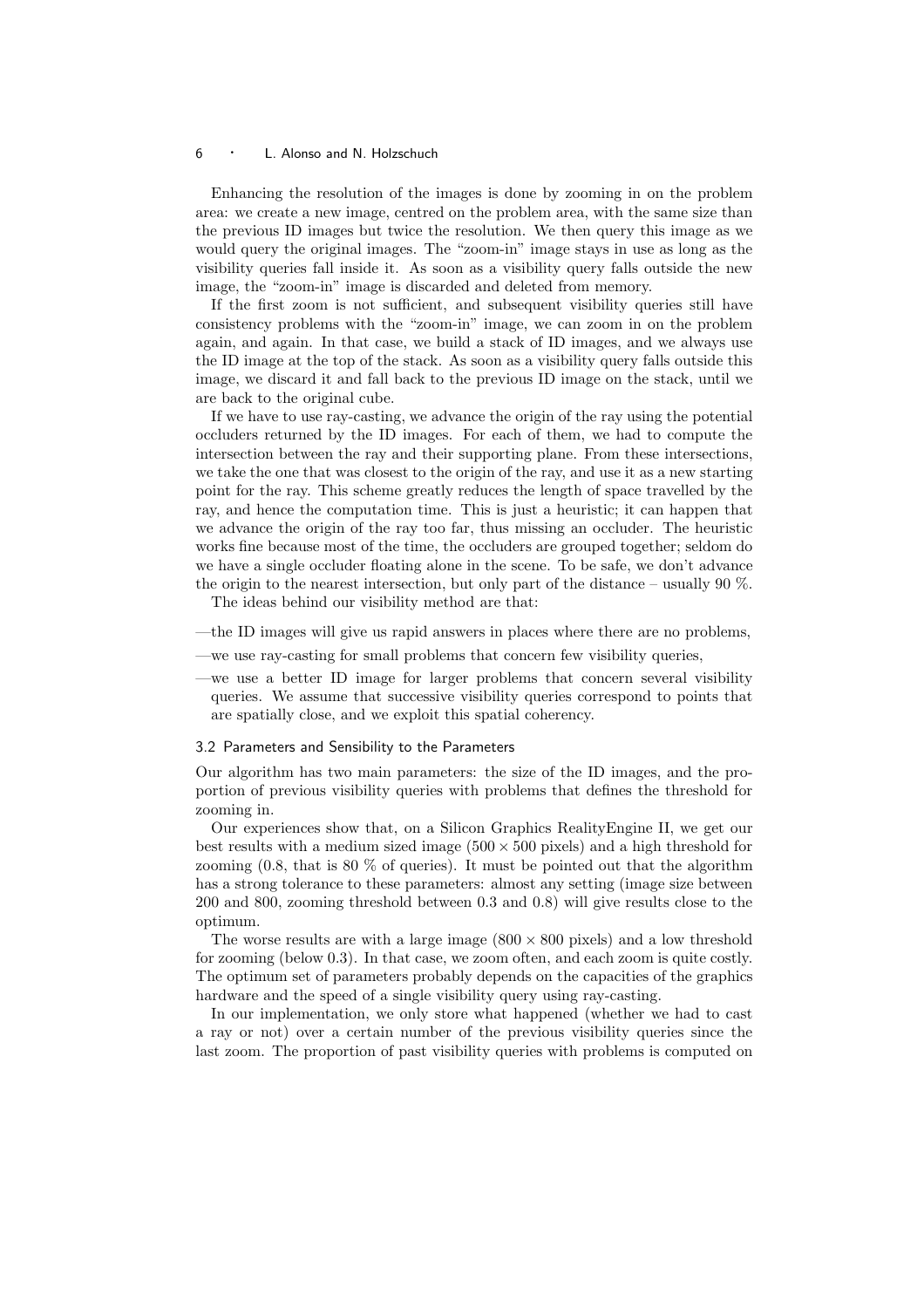

Fig. 5. Average time (in seconds) for a single visibility query for our algorithm, as a function of the number of polygons in the scene.

the visibility queries stored. We also only check whether we should zoom in once we have filled the storage capacity, to avoid early zooms due to a small number of visibility queries failing. The size of the storage is a minor parameter. Our experiences show that it has little influence on the timing results. We usually store 20 to 30 visibility queries.

## 3.3 Sample Data and Comparison

We have demonstrated our algorithm in a light ray-tracing application: for each sample scene, we set up a point light source sending light into the scene. Our sampling was divided in two steps:

- —In the first step, we compute the illumination from the light source using raycasting for visibility computations, and record all the queries and their results.
- —In the second step, we conduct the same visibility queries, all together, for both visibility algorithms (ray-casting and our visibility method), check the results and record the time.

Conducting all the visibility tests together has two advantages:

- —we can record the time for visibility tests without interference from other parts of the program. Due to their extreme shortness, visibility queries do not lend themselves well to profiling.
- —we can record the time and reliability of visibility queries without having them interfere on the rest of the program. Since several decisions in an illumination simulation program depend — at least in part — on the result of visibility queries, using different visibility algorithms can lead to different computations being done, with different results in the end. As a consequence, the visibility queries called during the computations will not be the same, which has an influence on the time they require.

Figure 5 shows the average time for a single visibility query for our algorithm, both alone and in comparison with ray-casting.

The best thing with our visibility method is its reliability. On all our sample scenes, we had the same answer with our algorithm and with ray-casting for more than 99.9 % of the visibility queries.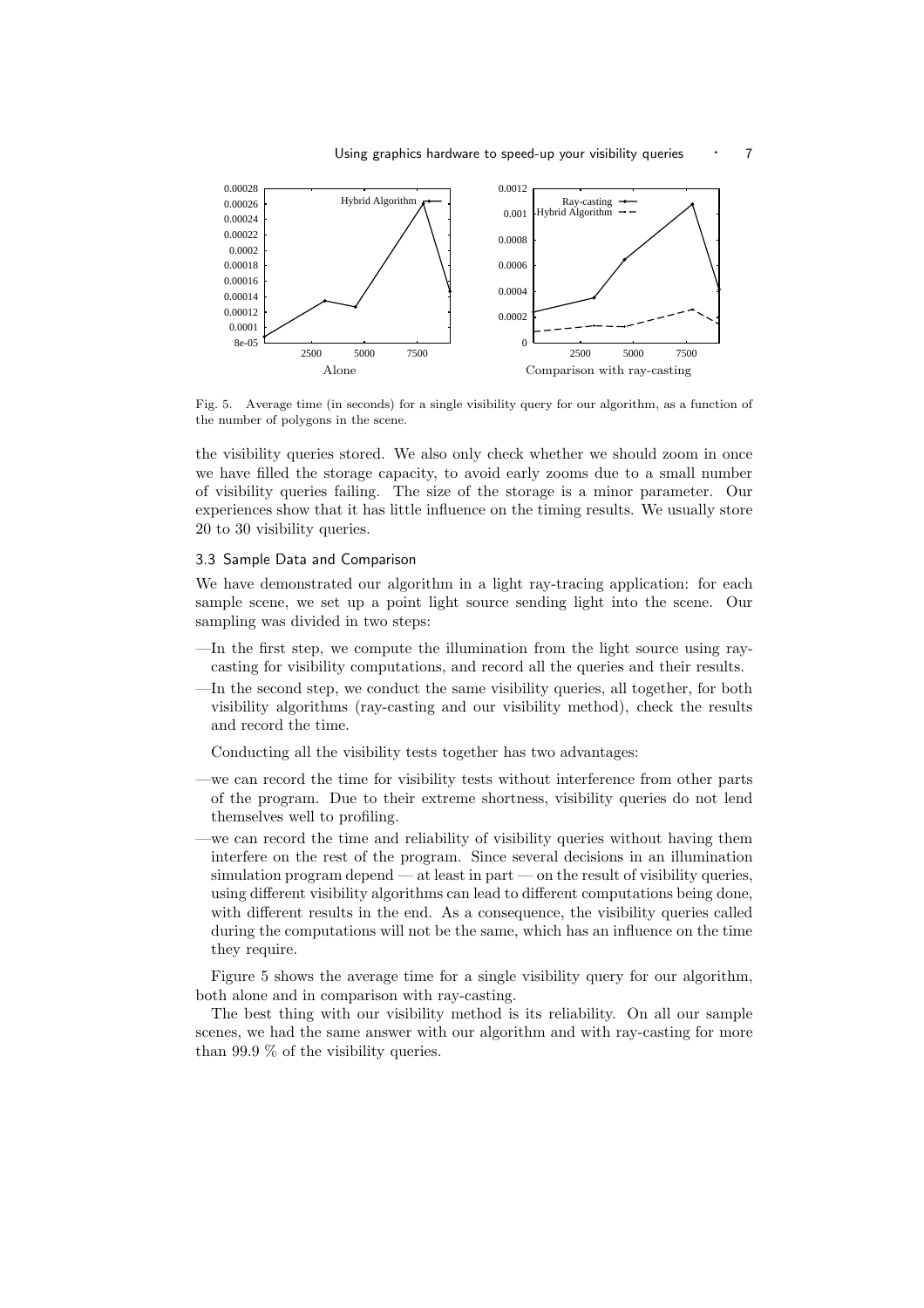

Fig. 6. We use four hemicubes surrounding the origin point.

## 4. VISIBILITY METHOD FOR PLANE BASED VISIBILITY QUERIES

The previous algorithm works with visibility queries sharing the same origin. Building ID images is a time-consuming task (even using graphics hardware) so each image must be shared by many visibility queries in order for a hardware-based visibility algorithm to be more efficient than straight ray-casting.

A specific case is several visibility queries having different spatial origins, but with all these origins located on the same surface. This happens frequently in radiosity, when a polygon is shooting light into the scene.

#### 4.1 Description of the Algorithm

We start — as with the previous algorithm — by allocating a single colour to each object in the scene, and one colour to the background. We also define sampling points, located on a regular grid on the plane. These sampling points will be used as centres for hemicubes.

For each visibility query:

- —We locate the sampling points that surround the origin of the visibility query. Usually four of them (but possibly two if the origin is close to the edge of the surface, or even just one).
- —For each sampling point, we build a hemicube centred on the point (unless this hemicube has been built for previous visibility queries) (see figure 6).
- —We query each hemicube for the pixel that corresponds to the direction of the target point, plus a few pixels along the epipolar line. Easiest is to take a  $3 \times 3$ square, which always includes the epipolar line (see figure 7). If some of those pixels fall on another face of the cube, we query them as well.
- —For each pixel:
- —We retrieve the surface corresponding to the colour of that pixel.
- —We compute the intersection between this surface and the ray.
- —If there is an intersection, we compute the distance between the origin and this intersection.
- —We keep the surface with the smallest distance.
- —Each surface is tested only once, even if it appears in several pixels.
- —If we have found at least one intersection, we return the surface kept (the one with the smallest distance).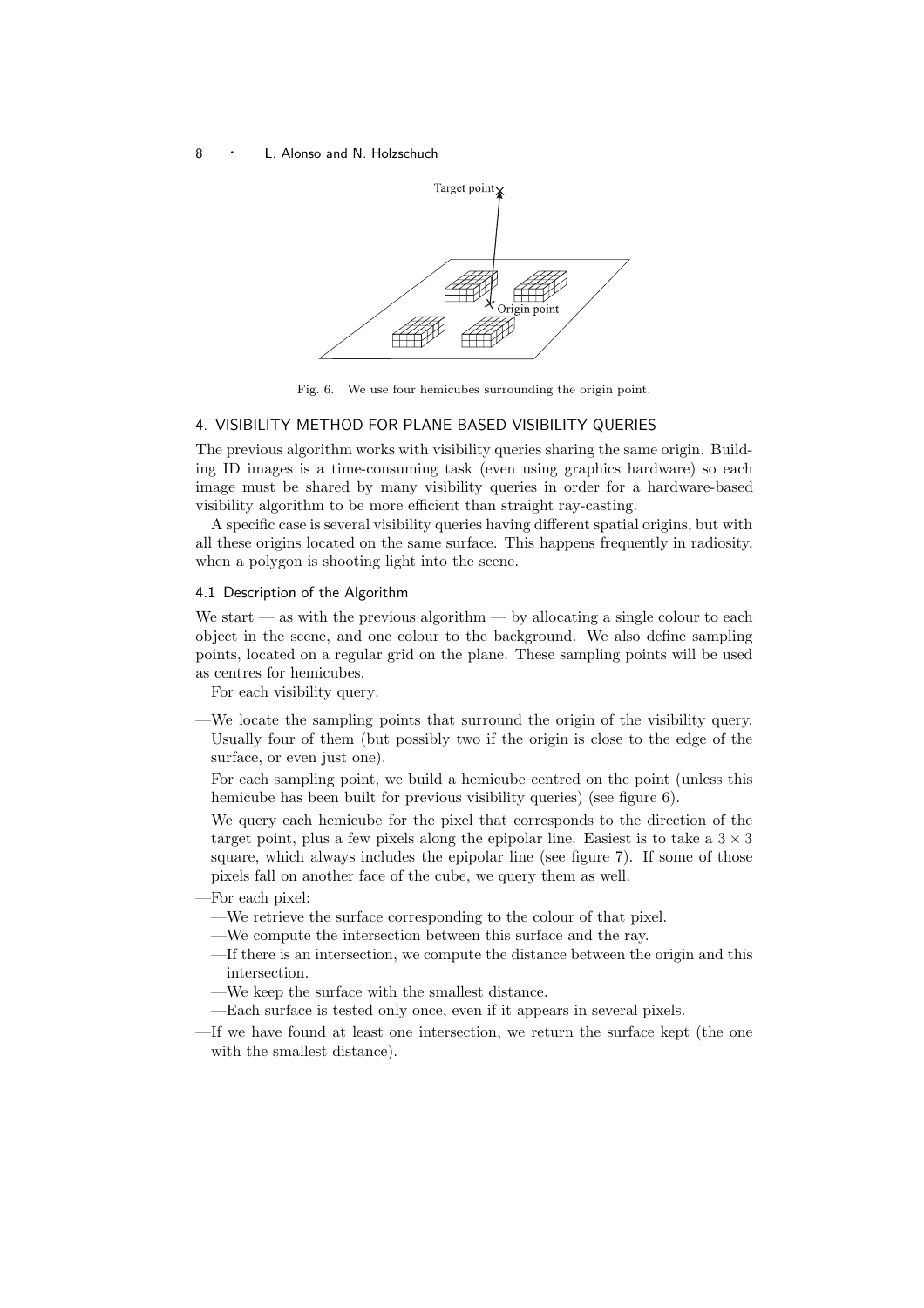Using graphics hardware to speed-up your visibility queries • 9



Fig. 7. We query the pixels in the direction of the origin point.

- —If there were less than four hemicubes surrounding the origin point, and we haven't yet reached a decision, we resort to another visibility algorithm, such as ray-casting.
- —If, for all the hemicubes, all the pixels did correspond to the background, we conclude that there is no surface intersected in that direction.
- —If there were some occluders detected by the hemicubes, but none of them actually blocked the visibility between the origin point and the target, we compare the occluders lists that were returned by the hemicubes.
- —If the differences between them were small enough, we conclude that the information returned by the hemicubes was consistent, and that it must be visible.
- —If there were large discrepancies between the lists of occluders returned by the hemicubes, we conclude that the information returned was not consistent enough, and we resort to another visibility algorithm, such as ray-casting.
- —If we have to use ray-casting, we advance the origin of the ray to the nearest potential occluder, in the same manner as described in section 3.1.

The idea behind our visibility method is that the hemicubes return a potential list of blockers, like the tube structure in [Teller and Hanrahan 1993]. However, this list of blockers is computed on the fly instead of being stored in a data structure. This is consistent with new wavelet radiosity implementations that avoid storing data related to the interaction [Stamminger et al. 1998]. Since the blocker list returned by the hemicubes can be incomplete, we supplement it with ray-casting.

## 4.2 Parameters and sensibility to the parameters

Our algorithm has three main parameters to consider:

- —The size of the grid used for the sampling points.
- —The size of the ID images in the hemicubes.
- —The number of differences in the blocker lists for which we decide to cast a ray.

The key in choosing the first and second parameters is to have a reasonable accuracy, so as to avoid being forced to cast rays too often, and yet not have too many hemicubes built, so that the entire set of hemicubes can reside in memory. We found that relatively small hemicubes (with an image size between 50 and 100 pixels) are sufficient.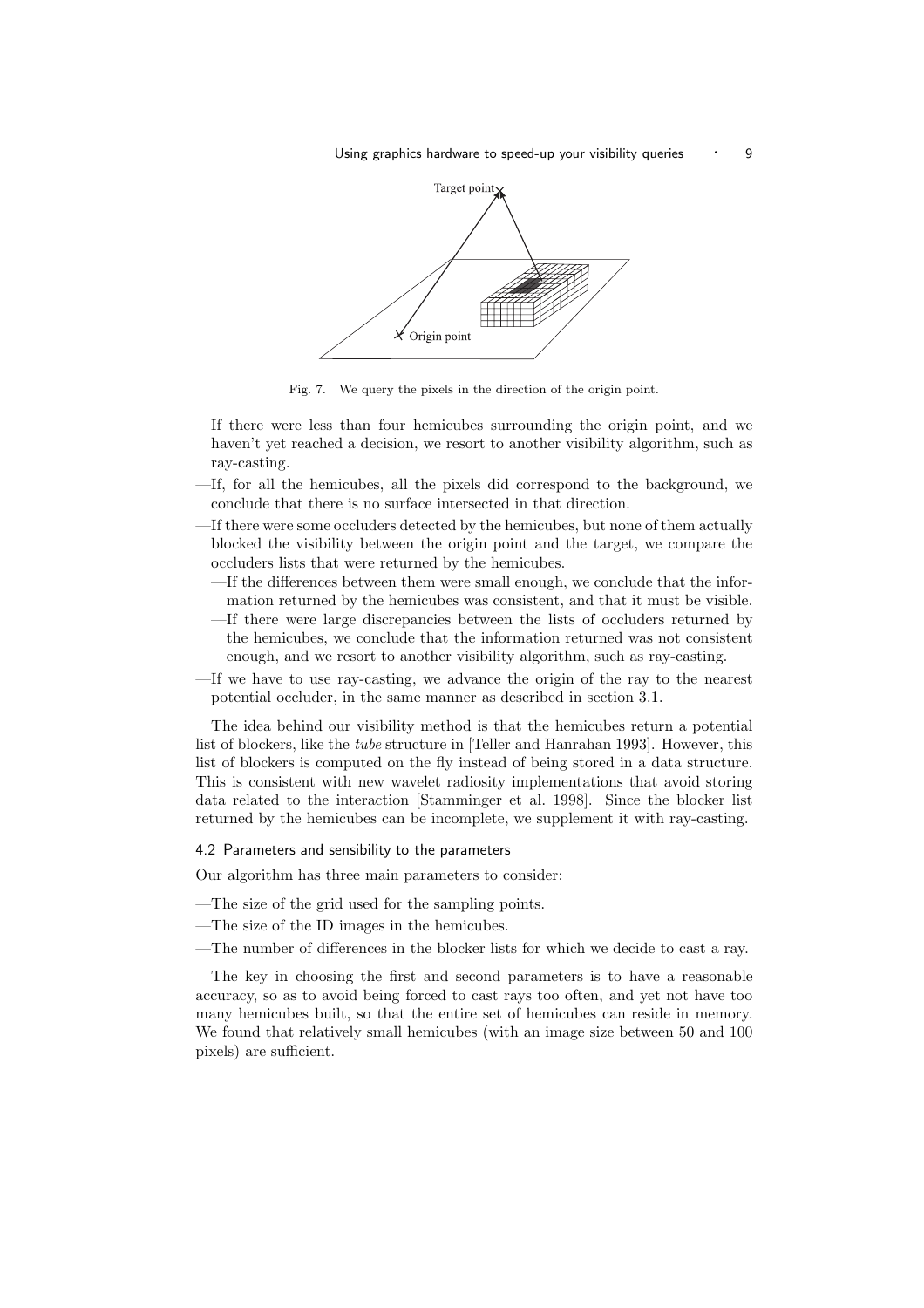The number of sampling points is dependent on the geometry of the scene, and should be guided by the size of the features in the scene. The larger these features are, the further apart the hemicubes can be.

We found that, as a rule of thumb, for a simple scene (such as a room) a spacing corresponding to 15 to 25 hemicubes on the largest dimension of the scene was sufficient (that is to say, the distance between sampling points is the largest dimension of the room divided by 15 to 25). On more complex scenes, such as a floor of a building, the same heuristic expands to 15 to 25 hemicubes on the largest dimension of an average room. This heuristic obviously fails on scenes with both very large and very small features, such as the classical teapot in a stadium.

Too many hemicubes result in the visibility being slowed down as most of the time is spent computing hemicubes that will not be used, not to mention the extra memory costs. Too little hemicubes result in the visibility being slowed down as most of the time is spent sending rays in the scene.

Once again, we found that there is not a huge dependency in these parameters for our algorithm. That is to say, a normal variation in these parameters will usually result in small variations in the computation time for visibility queries. The largest threat is running out of memory, which makes the machine swap, completely ruining your computation time. The best idea to avoid swapping is to use smaller hemicubes (50 pixels wide).

Our current implementation keeps all the hemicubes computed in main memory until we move onto the next plane. A possible improvement would be to cache only a limited number of hemicubes. We would then delete the oldest hemicubes as newer hemicubes are being computed.

The third parameter is a little more complicated. The four hemicubes are seeing the scene with different points of view. Therefore, it makes sense to allow some differences between what they see. On the other hand, if the hemicubes return four completely different lists of occluders, it is a good indication that they are not seeing the complete set of occluders. We found that a total of eight differences (an average of two differences per hemicube) was giving correct results. Smaller values will mean more rays being casted, resulting in more precise results, at the expense of speed. Higher values will mean trusting the hemicubes more often, hence faster results, but some of them might be wrong.

#### 4.3 Sample data and Comparison

We have demonstrated our algorithm in a hierarchical radiosity algorithm. We used the same protocol than for point-based visibility queries (see section 3.3).

Figure 8 shows the average time for a single visibility query for our algorithm, compared with ray-casting. Our method is approximately twice faster than raycasting.

For one of our sample scenes, our method is much slower, being only marginally faster than ray-casting: the Greek temple is modelled mostly with long, thin parallel rectangles. These rectangles are not well suited for the regular sampling of an ID image. We get better results if we cluster these rectangles together, and apply our method to the clusters.

For the unfurnished floor of the Soda Hall, our method is 4 times faster than ray-casting. This scene is modelled with large rectangles having an aspect ratio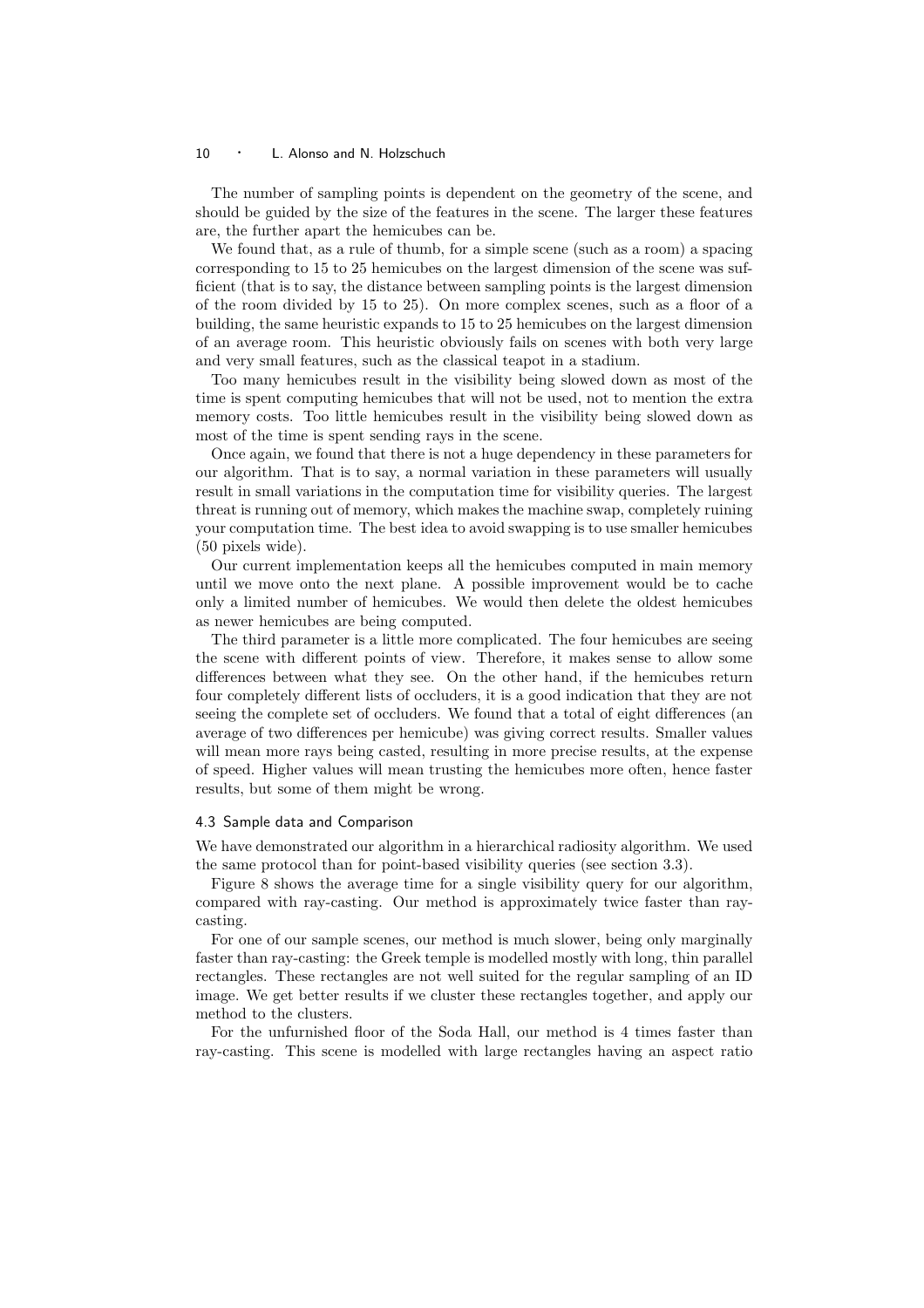

Fig. 8. Results for our method for plane-based visibility queries, as a function of the number of polygons in the scene.

close to 1. Such rectangles are well suited for the regular sampling in an ID image.

Figure 8 also shows the percentage of false answers returned by our method. While the number of false answers is not negligible, we must point out that these errors do not introduce significant differences in the radiosity solution. Each radiosity interaction requires several visibility tests, and combines their results together. Thus, false answers to visibility queries are generally cancelling each other out.

#### 5. DISCUSSION

Our visibility method requires graphics hardwares with Z-buffer capabilities and 24-bit colours. We need hardware-based off-screen rendering capabilities, and fast access to the result of off-screen rendering. Such capabilities can be found in current graphics hardware, and are becoming more and more commonplace.

Our visibility method does not suppress aliasing problems related to the limited resolution of the sampling. It merely pushes back the point where they appear. However, we are pushing them quite far back. First, if the closest surface is on one the pixels queried, then this closest surface will be found and returned by our algorithm. For our algorithm to fail, we must have the closest surface that does not appear on any of the pixels queried. There can be two possible causes for that:

—the surface does not appear due to precision problems in the Z-buffer,

—the surface does not appear due to conflicts with other surfaces.

The first problem should be seen as something deeply inherent to our visibility method (and to any hardware-based visibility method). The second problem can be partially addressed using clustering. Some objects, such as spheres, cylinders, statues... are modelled with many small surfaces. Each of these surfaces is likely to be missed by the ID images, due to the limited resolution. However, if we render the entire object as a single object, with a single colour, we increase the probability that it will be detected. On the other hand, it will take longer to check whether there actually is an intersection.

Our algorithm for plane-based visibility queries can still be improved. The strongest point in our point-based visibility algorithm is the recursive zooming, which increases the resolution of the sampling in problematic areas. Zooming is more difficult in plane based queries, because there are several images to consider.